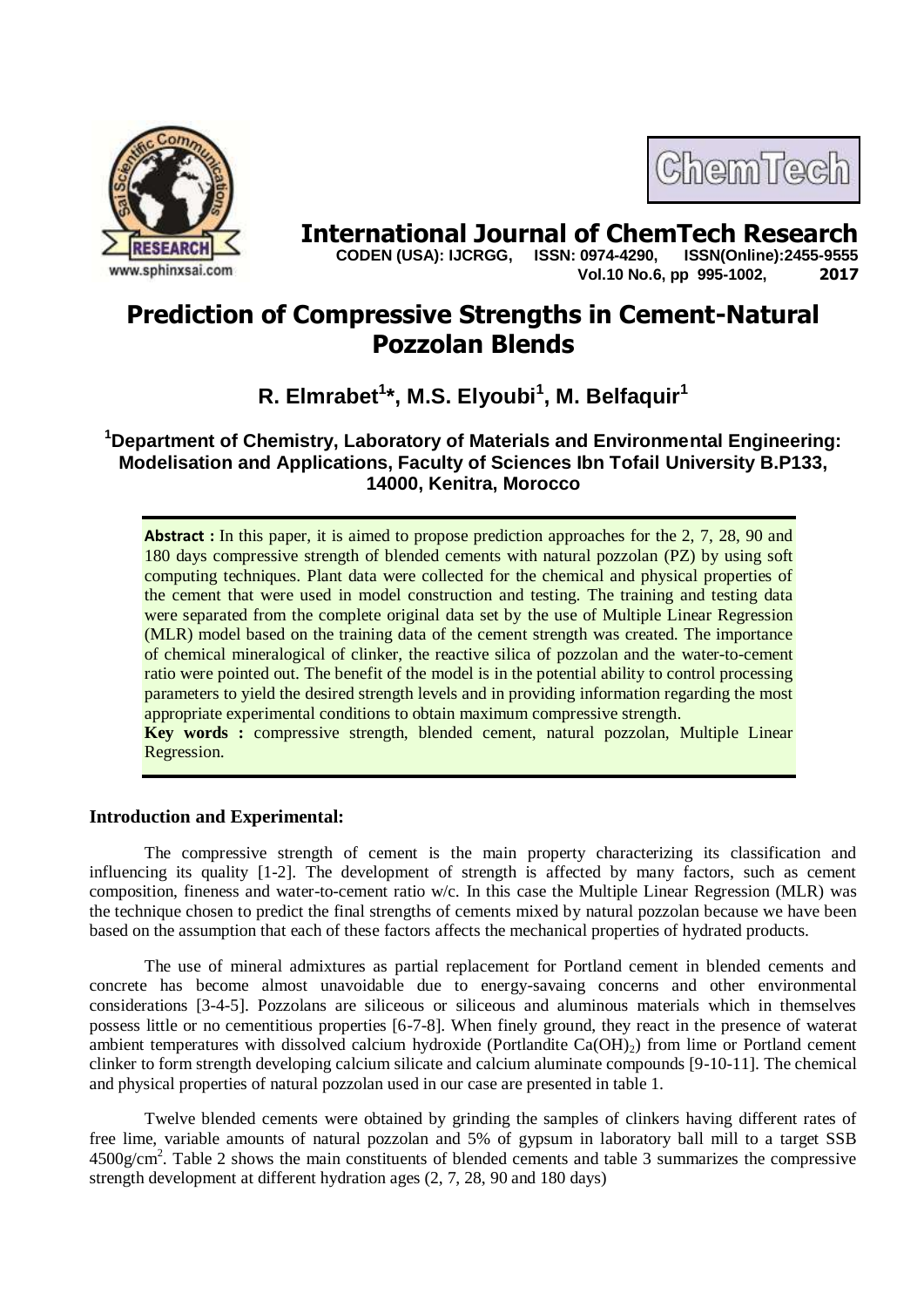| <b>Requirements</b>        | natural pozzalan PZ    |
|----------------------------|------------------------|
| $(SiO2 + Al2O3 + Fe2O3)\%$ | $46,17 + 13,56 + 5,88$ |
| $SO_3\%$                   | 0,07                   |
| CaO %                      | 10,30                  |
| MgO%                       | 2,96                   |
| $K_2O%$                    | 2,45                   |
| Na <sub>2</sub> O %        | 1,03                   |
| TiO <sub>2</sub> %         | 2,52                   |
| $P_2O_5\%$                 | 0,46                   |
| $Mn_2O_5\%$                | 0,15                   |
| Loss on ignition LOI %     | 14,38                  |
| Reactive silica RS %       | 33,32                  |

## **Table 1: chemical and physical properties of natural pozzolan**

#### **Table 2: constituents of blended cements**

| <b>Blended</b> | $%fCaO$ in | $%RS$ in | $\%C_2S$ in | $\%C_3S$ in | $w/c$ in |
|----------------|------------|----------|-------------|-------------|----------|
| cement         | cement     | cement   | cement      | cement      | cement   |
| Ι.             | 2,54       | 5        | 15,83       | 42,12       | 0,28     |
| $\overline{2}$ | 2,24       | 8,33     | 13,97       | 37,16       | 0,3      |
| 3              | 1,94       | 12,66    | 12,1        | 32,21       | 0,31     |
| 4              | 1,64       | 15       | 10,24       | 27,25       | 0,33     |
| 5              | 3,37       | 5        | 16,98       | 40,43       | 0,29     |
| 6              | 2,98       | 8,33     | 14,99       | 35,67       | 0,31     |
| 7              | 2,58       | 12,66    | 12,98       | 30,91       | 0,32     |
| 8              | 2,18       | 15       | 10,99       | 26,16       | 0,37     |
| 9              | 4,23       | 5        | 16,75       | 39,44       | 0,3      |
| 10             | 3,73       | 8,33     | 14,78       | 34,8        | 0,33     |
| 11             | 3,24       | 12,66    | 12,81       | 30,16       | 0,34     |
| 12             | 2,74       | 15       | 10,84       | 25,52       | 0,39     |

## **Table 3: compressive strengths of blended cements at 2, 7, 28, 90 and 180 days**

| <b>BC</b> | $S_2d$ | $S_7d$ | $S_{28}d$ | $S_{90}d$ | $S_{180}d$ |
|-----------|--------|--------|-----------|-----------|------------|
| 1         | 23,86  | 36,75  | 45,15     | 54,8      | 59,45      |
| 2         | 22,17  | 35,03  | 42,33     | 50,19     | 56,1       |
| 3         | 18,6   | 30,66  | 40,26     | 49,28     | 54,8       |
| 4         | 11,4   | 14,93  | 25,8      | 35,43     | 42,9       |
| 5         | 14,83  | 28,75  | 38,98     | 47,08     | 53,17      |
| 6         | 20,45  | 32,63  | 39,73     | 48,28     | 56,7       |
| 7         | 16,63  | 25,48  | 34,9      | 46,6      | 52,95      |
| 8         | 10,03  | 13,18  | 23,74     | 30,88     | 36,9       |
| 9         | 14,1   | 26,2   | 32,43     | 44,95     | 51,02      |
| 10        | 15,04  | 26,8   | 33,19     | 46,28     | 53         |
| 11        | 15,3   | 25,43  | 31,9      | 44,65     | 51,5       |
| 12        | 8.93   | 10.88  | 15,55     | 21,43     | 18,75      |

Bd : blended cement

 $S_2$ d: compressive strengths at 2 days

S7d: compressive strengths at 7 days

S<sub>28</sub>d: compressive strengths at 28 days

 $S_{90}$ d: compressive strengths at 90 days

 $S<sub>180</sub>d$ : compressive strengths at 180 days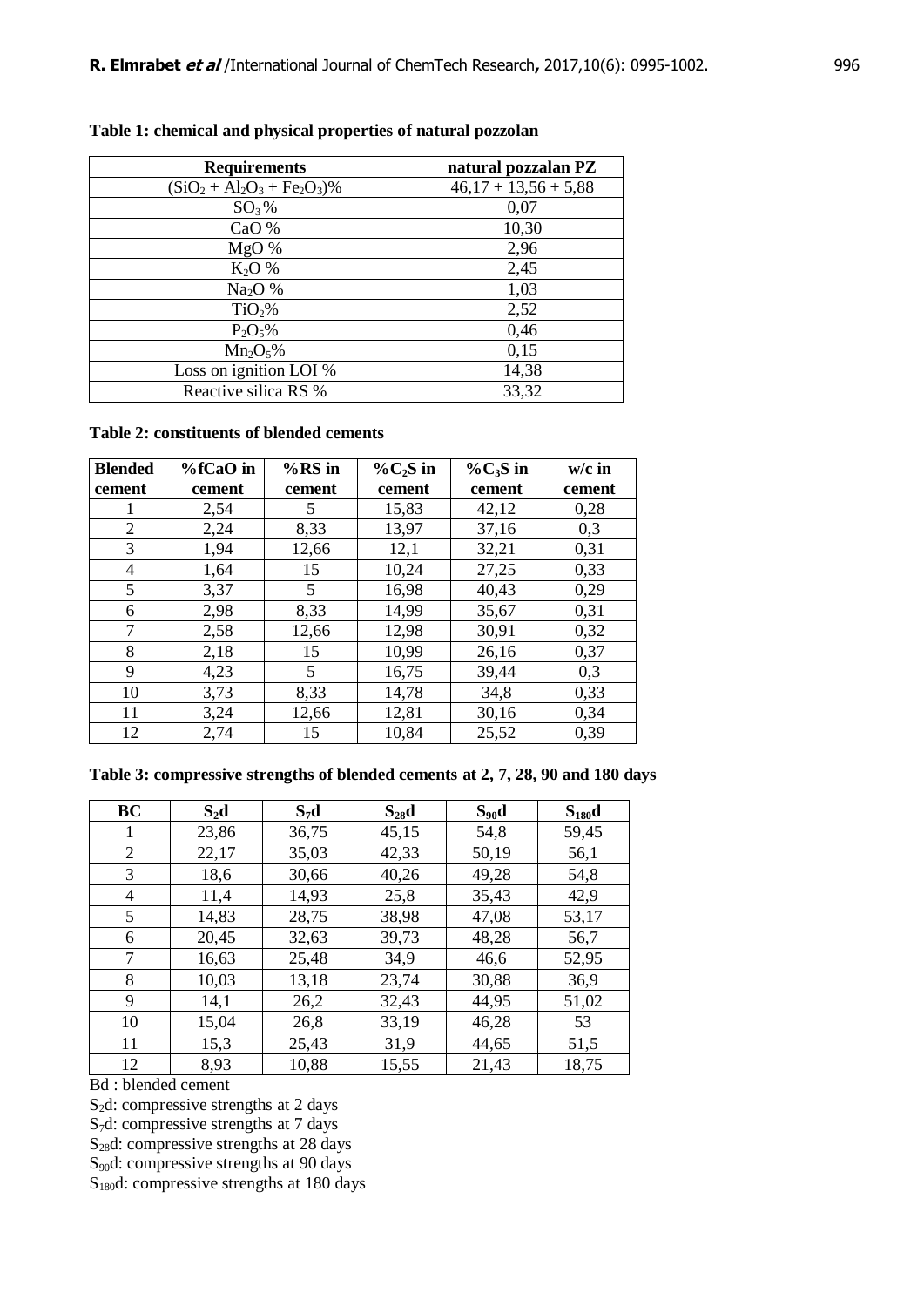The uncombined lime in the clinker was determined by acidimetric method using  $(CH<sub>2</sub>OH)<sub>2</sub>$  [12].

Standard consistency of cements was determined using a Vicat apparatus according to the European standard EN 196-3[13]. The expansion was measured according to the LeChatelier method. Compressive strength measurements were conducted at the ages of 2, 7, 28, 90 and 180 days on mortar specimens (dimensions  $40 \times 40 \times 160$ ) prepared and tested in accordance with the European standard EN 196-1 [14].

The reactive silica (RS) of pozzolan was determined according to the established procedure of chemical treatment of the samples with concentrated HCl (36-37% w/w) and KOH in accordance with the European standard EN 196-2[15].

It "s well known that pozzolanic mineral components originate from industrial (e.g. fly ash, silica fume) as well as natural sources (e.g. volcanic ash, trass). Most pozzolanic materials react quite slowly, so that the early strength is diminished significantly [16]. Thus the natural pozzolans especially their reactive silica is effective in reducing the concentration of portlandite coming from the hydration of free lime (fCaO), and because of R-Silica activation, the microstructure of cement paste has been modified [17-18]. The hydration products, especially CSH together with  $C_2ASH_8$  are distributed more homogeneously filling the pores, thus contributes to a greater extent to the development of the mechanical resistance of these blended cements [19-20- 21].

Obviously alite  $C_3S$  is the main mineral in Portland cement clinker and is the phase, which produces the most relevant cement property. It reacts fast and reaches high strength in a short time. Alite improves both early and late strength potential of the clinker  $[22-23]$ . Belite  $C_2S$  is less reactive than alite and contributes to late strength ( $> 28$  d); it does not contribute to early strength [23-24].

Most of the time, clinker contains always some free lime but with an excessive high amount of free lime a lower late strength, expansion problems and storage problems can occur [25].

As we have previously detailed, to control processing parameters to yield the desired strength levels, the importance of chemical mineralogical of clinker especially its  $C_3S$  and  $C_2S$  also reactive silica of natural pozzolan and the water-to-cement ratio w/c were pointed out. Thus the training and testing data were separated from the complete original data set by the use of Multiple Linear Regression (MLR) [26-27].

#### **Results and Discussion**

#### **1. MLR Model construction:**

Table 4 shows the input and output characteristics of parameters which are used in the Multiple Linear Regression models. The treatment of the stepwise regression data of all the cement characteristics and the experimental results of the compressive strength at the different ages, were conducted by SPSS software.

| Table 4: Average characteristics of input and output MLR models data |  |  |
|----------------------------------------------------------------------|--|--|
|                                                                      |  |  |

|                  | <b>Variable</b> | Minimum $(\% )$ | Maximum $(\% )$ |
|------------------|-----------------|-----------------|-----------------|
|                  | <b>RS</b>       | 5               | 15              |
|                  | fCaO            | 1.64            | 4.23            |
|                  | fCaOxRS         | 12.7            | 41.1            |
| Input variables  | W/C             | 0.29            | 0.39            |
|                  | $C_2SxC_3S$     | 276,64          | 686,50          |
|                  | $C_2S$          | 10,24           | 16.98           |
|                  | $C_3S$          | 25,52           | 42.12           |
|                  | $S_2d$          | 8,93            | 23.86           |
|                  | $S_7d$          | 10,88           | 36.75           |
| Output variables | $S_{28}d$       | 15,55           | 45.15           |
|                  | $S_{90}d$       | 21,43           | 54.8            |
|                  | $S_{180}d$      | 18,75           | 59.45           |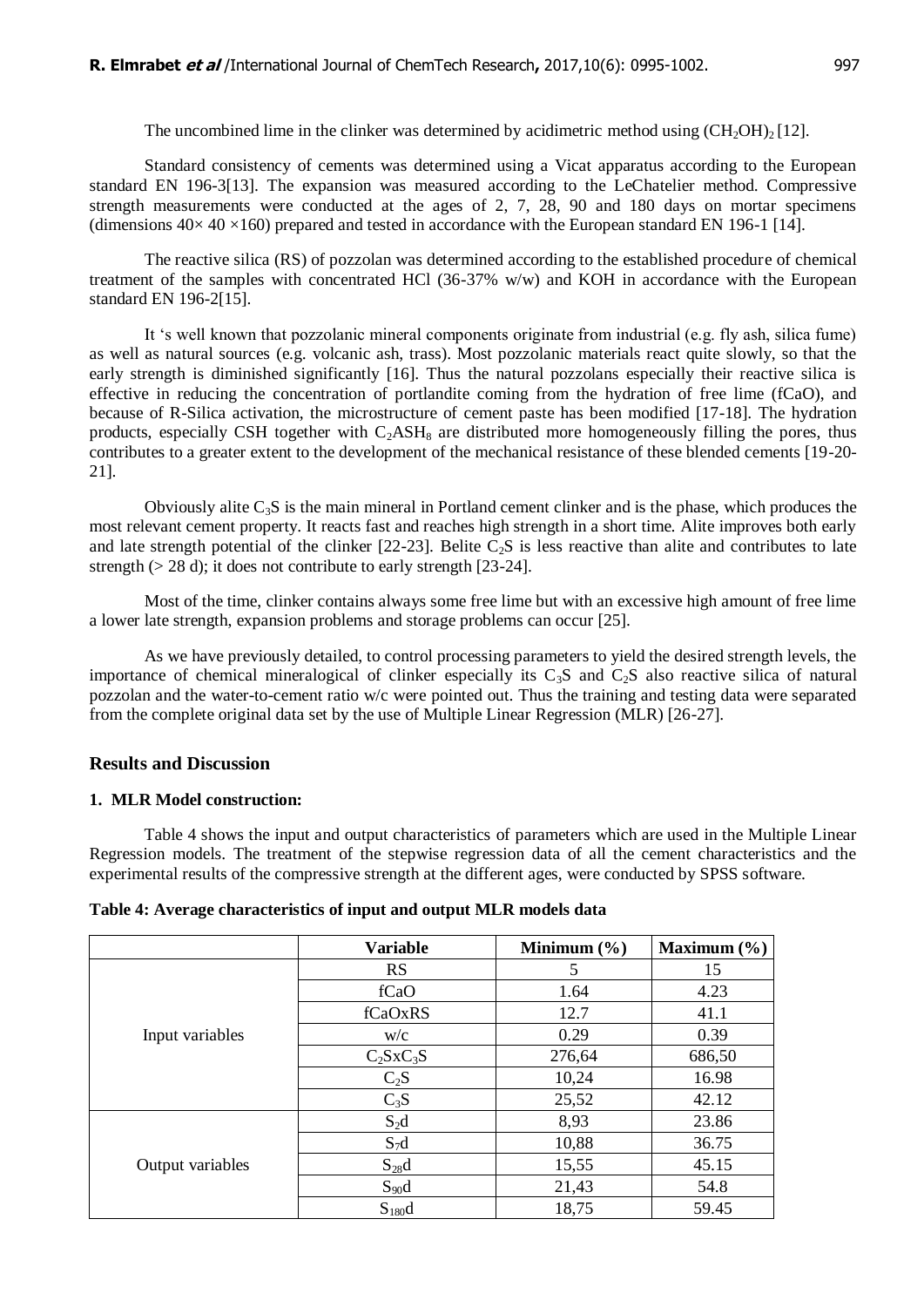The functions developed by the MLR will be used to produce cements compressive strengths at 2, 7, 28, 90 and 180 days. The execution of the stepwise regression MLR statistical processing of data is allowed to screen all input factors and to select those that have a significant effect on responses. The different combinations of these variables were selected to intuitively take into account all the variables in the global model, in order to eliminate one by one, those variables corresponding to the smallest value of the Student test "t", represented by "p –value" (p-value < 0,05).Accordingly, the MLR algorithm was used to select from among the input variables, which one can provide the greatest reduction of the residual variance of the dependent variables. In other words, these variables have the highest partial correlation with the response Y (compressive strengths at 2, 7, 28, 90 and 180 days).

The coefficients forming the compressive strengths models of the cements are listed in table 5. Moreover, the results in the table 5 estimate the significant parameters by the maximum likelihood and according to the probability values (p-value  $< 0.05$ ). So, they reveal that there are four variables truly significant in the multivariate models for predicting compressive strengths at 2, 7, 28, 90 and 180 days. Therefore, the algorithm of the model MLR is systematically removed the variables whose its significance is too low, compared to the resistance of 2 to 180 days at each stage. The non-selected variables in the three models are shown in table 6.

|                                          | Time           | Input                     | fCaO           | $C_3S$         | W/C      | fCaOxRS        | $C_2S$ | $C_2SxC_3S$    |
|------------------------------------------|----------------|---------------------------|----------------|----------------|----------|----------------|--------|----------------|
|                                          | (days)         | variables<br>Coefficients | $-5,8$         | 1,3            | $-84,6$  | 0,6            |        |                |
|                                          |                |                           |                |                |          |                | ٠      | $\blacksquare$ |
|                                          | $\overline{2}$ | t                         | $-5,2$         | 7,9            | $-3,8$   | 3,8            | ۰      |                |
|                                          |                | p-value                   | 0,0009         | 0,0000         | 0,0056   | 0,0055         | ۰      |                |
|                                          |                | Coefficients              | $-7,1$         | 2,1            | $-165,0$ | 1,0            | ۰      |                |
|                                          | $\overline{7}$ | t                         | $-4,5$         | 9,5            | $-5,3$   | 4,5            | ۰      |                |
|                                          |                | p-value                   | 0,002          | 1,2704E-<br>05 | 0,0008   | 0,0021         |        |                |
|                                          |                | Coefficients              |                | 3,5            | $-200,1$ |                | 5,7    | $-0,2$         |
|                                          | 28             |                           | ۰              | 7,3            | $-4,7$   |                | 2,5    | $-4,4$         |
| compressive strength prediction model at |                | p-value                   |                | 8,1715E-<br>05 | 0,002    |                | 0,03   | 0,002          |
|                                          |                | Coefficients              | $\blacksquare$ | 3,8            | $-259,4$ |                | 9,9    | $-0,3$         |
|                                          | 90             | t                         | ۰              | 8,5            | $-6,5$   |                | 4,7    | $-6,6$         |
|                                          |                | p-value                   |                | 2,9305E-<br>05 | 0,0002   |                | 0,001  | 0,0002         |
|                                          |                | Coefficients              | $\blacksquare$ | 4,5            | $-361,3$ | $\blacksquare$ | 14,8   | $-0,4$         |
|                                          | 180            | t                         | ۰              | 7,1            | $-6,4$   | $\blacksquare$ | 5,0    | $-6,5$         |
|                                          |                | p-value                   |                | 9,737E-<br>05  | 0,0002   |                | 0,001  | 0,0002         |

**Table 5: Coefficients forming the five models corresponding to compressive strengths at different ages**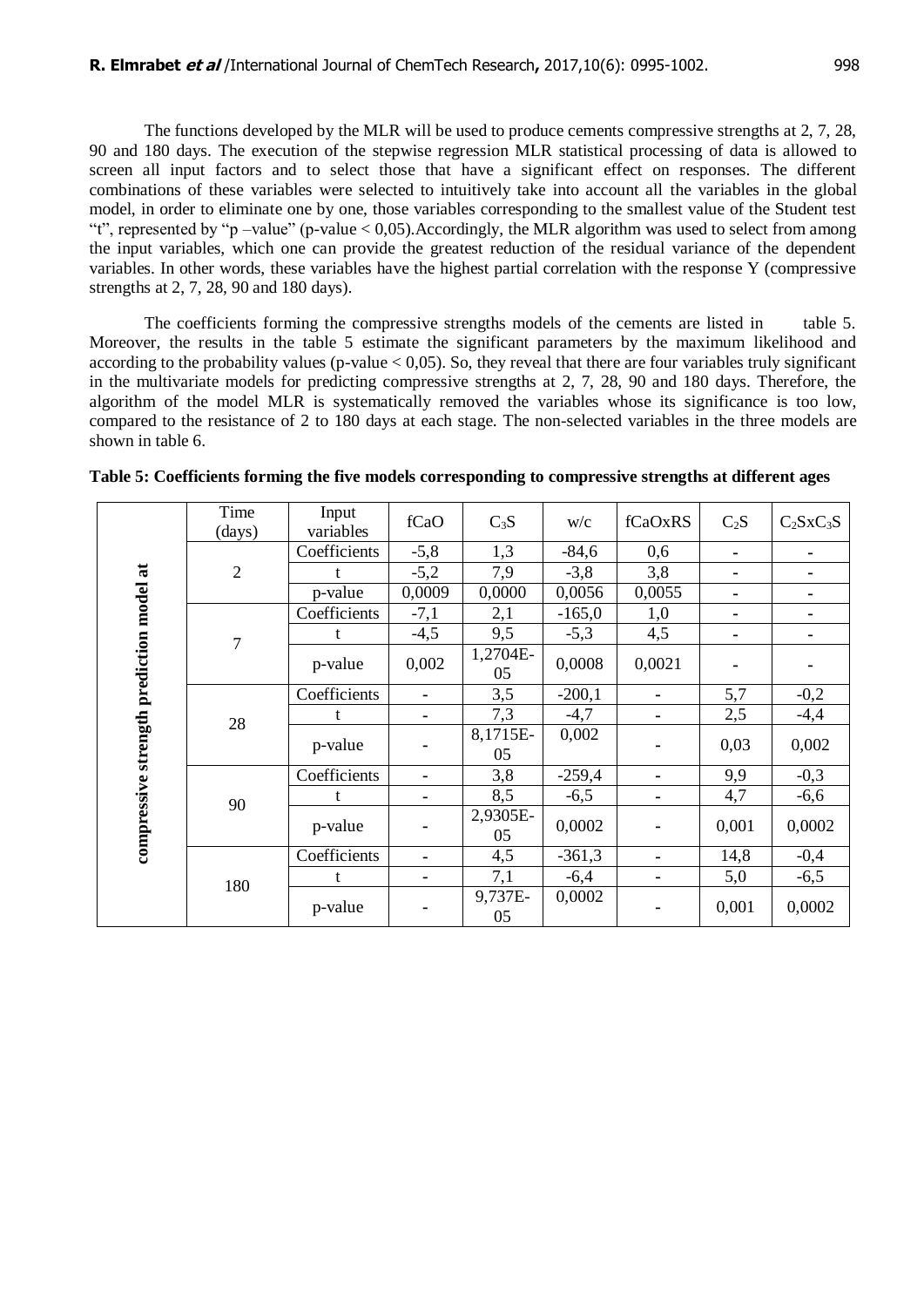|                  |                          | compressive strength prediction model at |                          |                          |         |                          |      |       |      |                          |  |
|------------------|--------------------------|------------------------------------------|--------------------------|--------------------------|---------|--------------------------|------|-------|------|--------------------------|--|
| <b>Time</b>      |                          | $\mathbf{2}$                             |                          |                          | 28      |                          | 90   |       | 180  |                          |  |
| (days)           |                          |                                          |                          |                          |         |                          |      |       |      |                          |  |
| <b>Variables</b> | t                        | $p-$                                     | t                        | $p-$                     | t       | $p-$                     | t    | $p-$  | t    | $p-$                     |  |
|                  |                          | value                                    |                          | value                    |         | value                    |      | value |      | value                    |  |
| $C_2S$           | 1,75                     | 0,14                                     | 2,65                     | 0,05                     |         | $\overline{\phantom{a}}$ |      |       | ۰    | $\overline{\phantom{a}}$ |  |
| RS               |                          |                                          |                          |                          |         |                          |      |       |      |                          |  |
|                  | $-0,98$                  | 0,36                                     | $-1,31$                  | 0,24                     | $-1,35$ | 0,24                     | 0,31 | 0,77  | 0,23 | 0,83                     |  |
| $C_2SxC_3S$      | $-1,69$                  | 0,14                                     | $-0,93$                  | 0,39                     |         | $\overline{\phantom{a}}$ |      |       |      | $\overline{\phantom{a}}$ |  |
| <b>RS</b>        | $\overline{\phantom{0}}$ | $\overline{\phantom{a}}$                 |                          |                          |         | -                        |      |       |      | $\overline{\phantom{0}}$ |  |
| f-CaOxRS         | $\overline{\phantom{0}}$ | $\overline{\phantom{a}}$                 | $\overline{\phantom{0}}$ | $\overline{\phantom{0}}$ | 2,23    | 0,07                     | 1,76 | 0,12  | 0,16 | 0,88                     |  |
| f-CaO            |                          |                                          |                          |                          |         |                          |      |       |      |                          |  |
|                  | $\overline{\phantom{0}}$ | $\overline{\phantom{a}}$                 |                          | $\overline{\phantom{a}}$ | $-1,48$ | 0,18                     | 0,82 | 0,45  | 0,82 | 0,45                     |  |

**Table 6: Variables excluded in the five MLR models**

**Table 7: Statistical models validation data**

| <b>Measurement time of the</b><br>compressive strengths (days) | ${\bf R}^{2}($ %) | <b>Standard error of the estimate</b> |
|----------------------------------------------------------------|-------------------|---------------------------------------|
|                                                                | 99.19             | 1.82                                  |
|                                                                | 99.88             | 1.85                                  |
| 28                                                             | 99.70             | 2.47                                  |
|                                                                | 99.79             | 2.57                                  |
| 80                                                             | 99.68             | 3.47                                  |

#### **2. Statistical model validation tests:**

The model validation was carried out by the coefficients of multiple determination test  $(R^2)$  and Fisher test, which were calculated from the data indicated in the table of the Multivariate Analysis Of Variance (MANOVA) (table 7). The data results of these tests are significant because that the R-squared  $(R^2)$  values are 99.19; 99.88, 99.70, 99.79 and 99.68% for cement compressive strengths at 2, 7, 28, 90 and 180 days, respectively. So we conclude that the global significance of the models is good. Thus, the resulting models have excellent predictive qualities (table 7).

Consequently; the five equations of the MLR regression are very preventative and they record that the variables forming the prediction equation of the compressive strengths at 2, 7, 28, 90 and 180 days contribute in a very reproducible way in the cement compressive strengths variable score at these five ages. The maximum error data of those five equations are 1.82; 1.85, 2.47, 2.57 and 3.47. The functions generated by the MLR algorithm presenting the best results of predicting cement compressive strengths at 2, 7, 28, 90 and 180 days according to the cement characteristic, are given in the equations  $(1)$ ,  $(2)$ ,  $(3)$ ,  $(4)$  and  $(5)$ .

| $Y_2 = -5,79fCaO + 1,29C_3S - 84,56w/c + 0,61fCaOxRS$               | - (1) |
|---------------------------------------------------------------------|-------|
| $Y_7 = -7.05 fCaO + 2.14 C_3S - 164.98 w/c + 1.0 fCaOxRS$           | (2)   |
| $Y_{28} = 5,72C_2S + 3,52C_3S - 200,1$ w/c $- 0,21C_2S \times C_3S$ | (3)   |
| $Y_{90} = 9,87C_2S + 3,77C_3S - 259,41w/c - 0,29C_2SxC_3S$          | (4)   |
| $Y_{180} = 14,77C_2S + 4,49C_3S - 361,31w/c - 0,4C_2SxC_3S$         | (5)   |

The variation of Fisher test associated to those five models is significant (p-value  $< 0.001$ ). Therefore, these models explain a significant proportion of the variables variance of the cement compressive strength at 2, 7, 28, 90 and 180 days.

The analysis of the results of the Fisher test "F" (table 8) showed that the developed models are very significant. Indeed, the "F" values of the cement compressive strength models at 2 to 180 days are equal to  $245.8$ ,  $331.8$ ,  $509.6$ ,  $963.5$  and  $623.8$ , respectively and they are significant at p-value  $< 0.001$ . Those results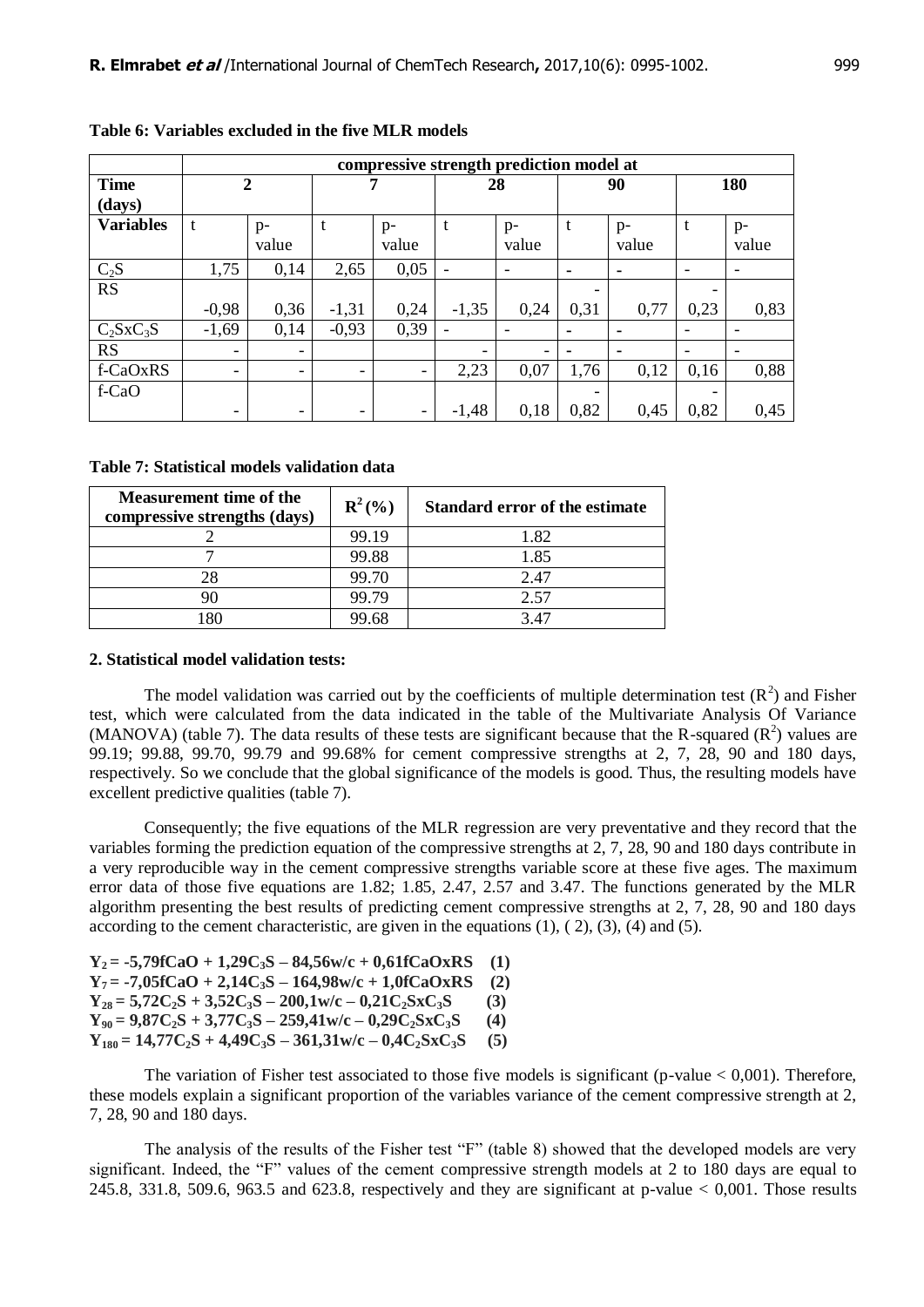indicate that we have less than 0.1% chance of being wrong in claiming that the models contribute better to predict the compressive.

#### **Table 8: MANOVA data**

|            |       | Compressive strength prediction model at (days) |       |         |       |             |       |         |       |         |  |  |
|------------|-------|-------------------------------------------------|-------|---------|-------|-------------|-------|---------|-------|---------|--|--|
|            |       |                                                 |       |         |       |             |       |         | 180   |         |  |  |
|            |       | p-value<br>p-value                              |       |         |       | n-<br>value |       | p-value |       | p-value |  |  |
| Regression | 245.8 | 3E-07.                                          | 331.8 | 4.7E-08 | 509.6 | .0E-08      | 963.5 | .1E-09  | 623.8 | 5.2E-09 |  |  |

#### **Table 9: Experimental models**

| prediction                              | <b>Time</b>  | $N^{\circ}$<br>(days) xperience | RS | fCaO | $C_3S$ | w/c  | fCaOxRS | $C_2S$ | $\Sigma_2$ SxC <sub>3</sub> S | measured<br>value | calculated<br>value | deviation<br>calculated $e_r$ |
|-----------------------------------------|--------------|---------------------------------|----|------|--------|------|---------|--------|-------------------------------|-------------------|---------------------|-------------------------------|
|                                         | 2            |                                 |    |      |        |      | 26,82   |        | 466,88                        | 16,19             | 15,95               | 0,25                          |
| strength <sub>]</sub><br>$\overline{a}$ | 7            |                                 |    |      | 33,49  |      |         | 13,61  |                               | 25,64             | 25,56               | 0.08                          |
|                                         | 28           | 1                               | 5  | 2,78 |        | 0.32 |         |        |                               | 36,84             | 35,66               | 1,18                          |
| model                                   | 90           |                                 |    |      |        |      |         |        |                               | 38,22             | 39,32               | $-1,10$                       |
|                                         | 180          |                                 |    |      |        |      |         |        |                               | 48,77             | 48,94               | $-0.17$                       |
| compressive                             | $\mathbf{2}$ |                                 |    |      |        |      |         |        |                               | 25,26             | 24,1                | 0,34                          |
|                                         | 7            |                                 |    |      |        |      |         |        | 389,74                        | 41,8              | 43,4                | $-1,57$                       |
|                                         | 28           | 2                               | 6  | 3,1  | 44,2   | 0.3  | 18,6    | 16,3   |                               | 43,5              | 45,3                | $-1, 81$                      |
|                                         | 90           |                                 |    |      |        |      |         |        |                               | 35,4              | 34,8                | 0,57                          |
|                                         | 180          |                                 |    |      |        |      |         |        |                               | 43,6              | 45,5                | $-1,88$                       |

**er: the absolute value of the difference between the calculated value and the measured value**

#### **3. Models experimental validation:**

The validation of the cements compressive strengths model at 2, 7, 28, 90 and 180 days was conducted by established experimental development of 2 mortars cements for each age.

The results of the validation test of the five functions are shown in table 9 and this test consists to measure the deviation between the calculated values of the compression strength which are deducted from the mathematical equations and the experimentally measured value. This gap must be less than or equal to the standard error calculated for each model.

The results presented in table 9 show that the variability explained by models 1, 2, 3, 4 and 5 are experimentally reliable and predictive, since the calculated differences between the compressive cement strength calculated from the established mathematical equations and those measured by the traditional method are always less than the error related to the established model and which are equal to 1.82; 1.85, 2.47, 2.57 and 3.47 for the model of 2, 7, 28, 90 and 180 days, respectively.

Feasibility tests of these laboratory scale models revealed that the exploited models are very promoters and they are useful tools to prevent the compressive cement strength at any age and with the minimal error.

#### **Conclusion:**

Most of previous studies are insisting on reactive silica to develop the performance of blended cements. The compressive strength at different ages can be successfully described through the multiple linear regression model used here, considering the specific surface area as independent variable because we"ve chosen all cements having similar fineness but some varying parameters as  $C_3S, C_2S$ , fCaO, w/c and R-Silica were considered as the input variables for the developed strengths.

In the present study results were obtained with the MLR model for the compressive strengths 2, 7, 28, 90 and 180 days with correlation coefficients of 99.19; 99.88, 99.70, 99.79 and 99.68% respectively. thus the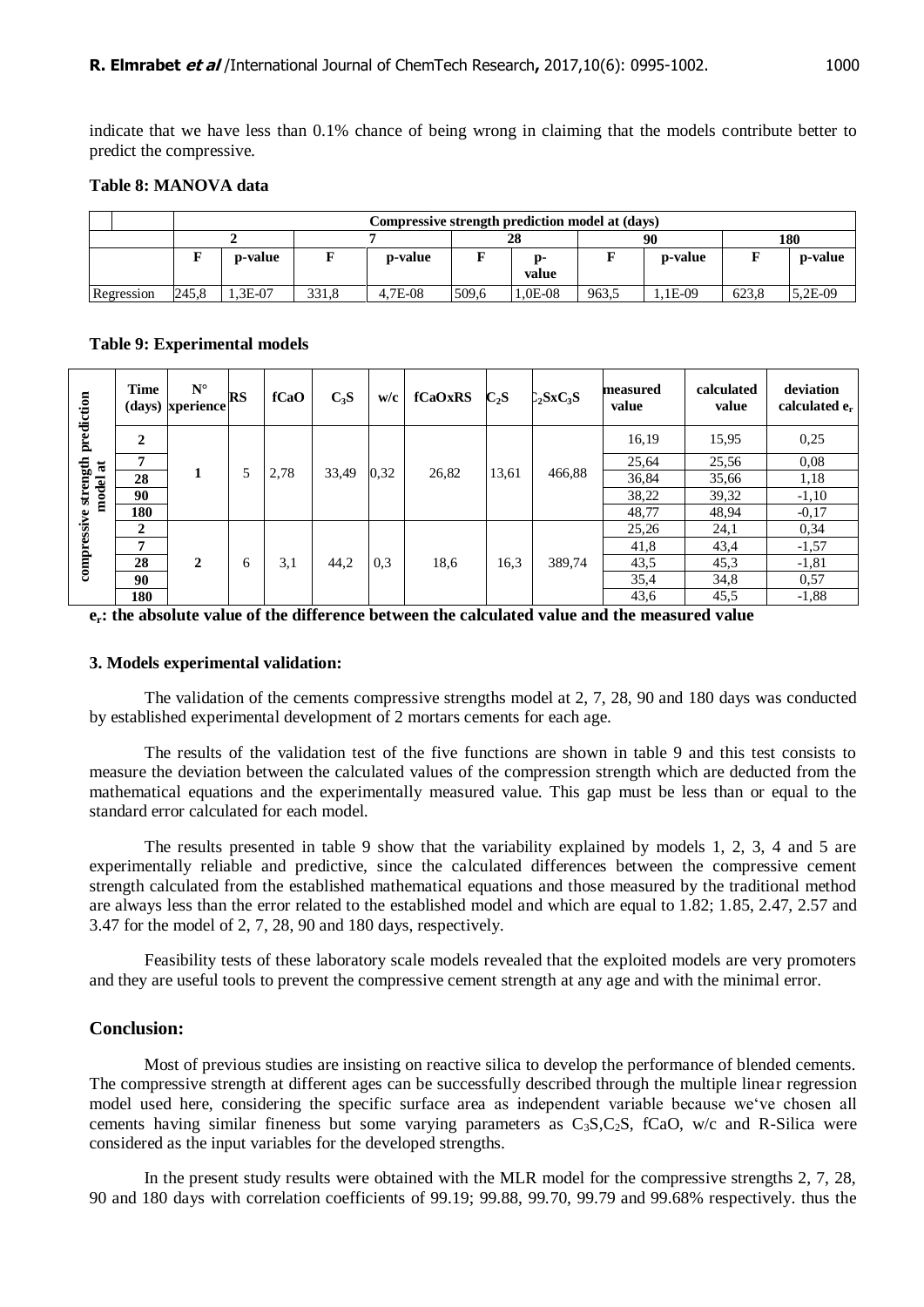MLR algorithm presenting the best results of predicting cement compressive strengths at 2, 7, 28, 90 and 180 days in the equations  $(1)$ ,  $(2)$ ,  $(3)$ ,  $(4)$  and  $(5)$ .

 $Y_2 = -5,79fCaO + 1,29C_3S - 84,56w/c + 0,61fCaOxRS$  (1)  $Y_7 = -7.05fCaO + 2.14C_3S - 164.98w/c + 1.0fCaOxRS$  (2)  $Y_{28} = 5,72C_{2}S + 3,52C_{3}S - 200,1 \text{w/c} - 0,21C_{2}S \text{x} C_{3}S$  (3)  $Y_{90} = 9,87C_2S + 3,77C_3S - 259,41w/c - 0,29C_2SxC_3S$  (4)  $Y_{180} = 14,77C_2S + 4,49C_3S - 361,31w/c - 0,4C_2SxC_3S$  (5)

Finally, from the interpretation of the model, this result could be used of others blended cements having admixtures as partial replacement for Portland cement as silica fume (SF) or fly ash (FA).

#### **Acknowledgements:**

The authors would like to thank the personnel of quality control department of Lafarge Holcim Oujda-Morocco for the technical assistance.

# **References:**

- 1. Mtarfi N. Rais Z. Taleb M. EL Mrabet R. Optimization the Effect of Fly Ash and Grading Agent on the Physicochemical and Mechanical Properties of Portland cement. RJPBCS 7(5). 2016, : 1984-1995
- 2. Mtarfi N. Rais Z. Taleb M. EL Mrabet R. The Chemical Composition Modeling of Cement CPJ55; RJPBCS. 2016, 7(5) : 2005- 2013
- 3. Abhilash P. et al., Strength properties of Fly ash and GGBS based Geo-polymer Concrete, International Journal of ChemTech Research; 2016, 9(3): 350-356.
- 4. Madhavi Ch.T. et al., Effect of Copper Slag on the Mechanical Strengths of Concrete, International Journal of ChemTech Research; 2015, 8(12): 442-449.
- 5. Annadurai A. et al., Strength Prediction of Hybrid Fiber Reinforced High Strength Concrete, International Journal of Chem Tech Research; 2015, 8(12): 675-681.
- 6. Turanli L., Uzal B., Effect of large amount of natural pozzolan addition on properties of blended cements, Cem. Concr. Res. 2005, 35,1106-1111
- 7. Fitos M. et al. Pozzolanic activity of thermally and mechanically treated kaolins of hydrothermal origin, Appl. Clay. Sci. 2015,116-117:182-192
- 8. Shaikh F.U.A., Vimonsatit V., Compressive strength of fly ash based geopolymer concrete at elevated temperatures, Fire. Mater. 2015, 39(2): 174-188
- 9. Rodriguez-Camacho, R.E., Uribe-Afif, R., Importance of using the natural pozzolans on concrete durability, Cem. Concr. Res. 2002, 32: 1851-1858
- 10. Uzal, B., Turanli, L., Studies on blended cements containing a high volume of natural pozzolans, Cem. Concr. Res. 2003,33:1777-17781
- 11. Shannag, M.J., Yeginobali A., Properties of pastes, mortars and concretes containing natural pozzolan, Cem. Concr. Res. 1995, 25 (3): 647
- 12. Longet A., Burger, L., Bellina, G., L"extraction au moyen du glycol et le dosage de la chaux libre dans la chimie du ciment, Revue. Mater. Constr. 1970, 652,653 : 3-7
- 13. British standards institution, E.N.196-3: methods of testing cement- Part 3: determination of setting time and soundness, 2005
- 14. British standards institution, E.N.196-1: methods of testing cement- Part 1: determination of compressive strength, 2005
- 15. British standards institution, E.N.196-2: methods of testing cement- Part 2: chemical analysis of cement, 2005
- 16. Pourkhorshidi A.R., Najimi M., Applicability of the standard specifications of ASTM C618 for evaluation of natural pozzolans, Cem. Concr. Comp. 2010, 32:794-800
- 17. El Mrabet R. El Youbi M.S. Elharfi A. The Effect of Pozzolanic addition on expansive Portland cement; International Journal of Chem Tech Research 2016. 9(6): 392-399
- 18. Vivek S.S. et al., Effect of Silica Fume in Flow Properties and Compressive Strength of Self Compacting Concrete, International Journal of ChemTech Research, 2015, 8(1): 01-05.